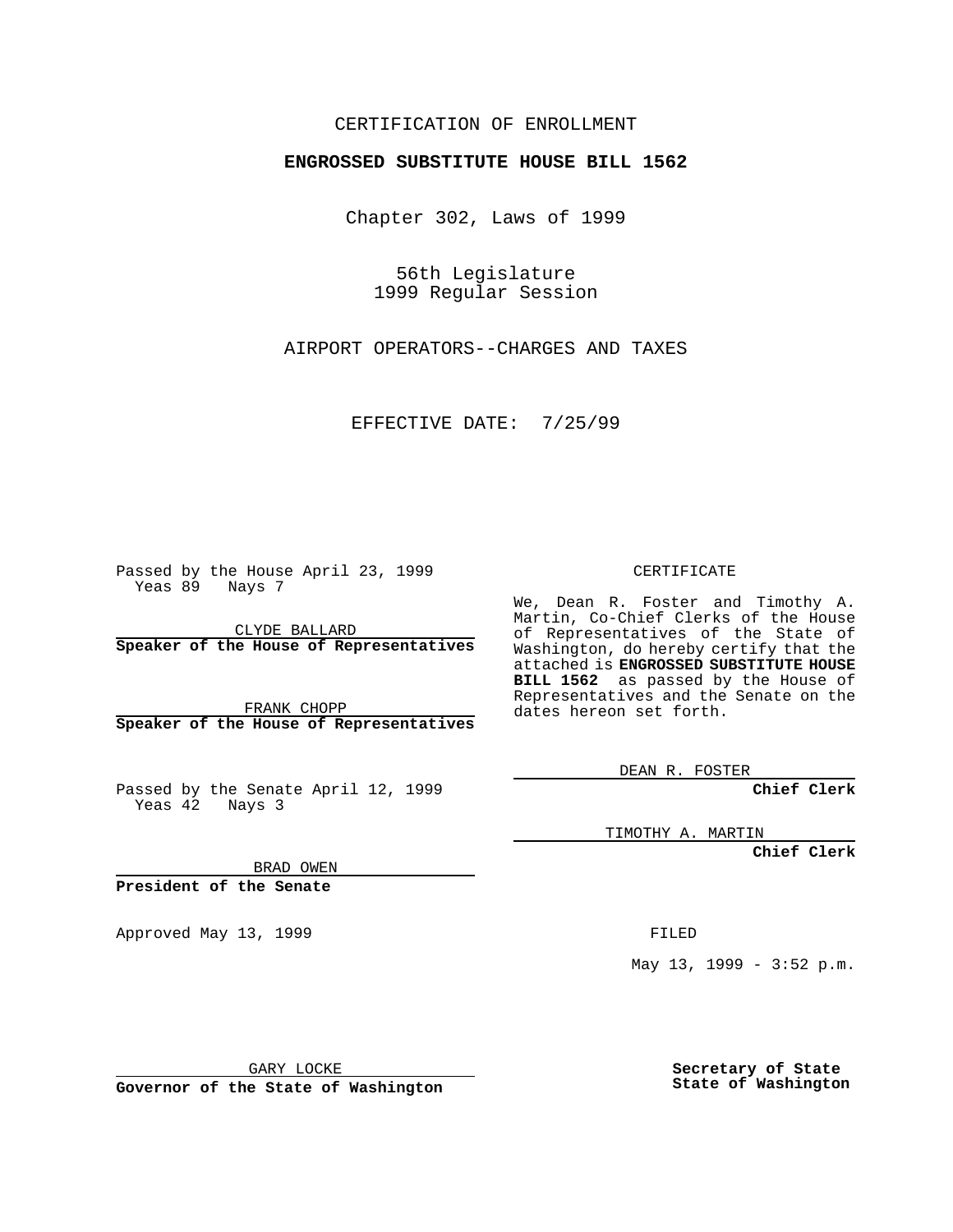## **ENGROSSED SUBSTITUTE HOUSE BILL 1562** \_\_\_\_\_\_\_\_\_\_\_\_\_\_\_\_\_\_\_\_\_\_\_\_\_\_\_\_\_\_\_\_\_\_\_\_\_\_\_\_\_\_\_\_\_\_\_

\_\_\_\_\_\_\_\_\_\_\_\_\_\_\_\_\_\_\_\_\_\_\_\_\_\_\_\_\_\_\_\_\_\_\_\_\_\_\_\_\_\_\_\_\_\_\_

AS AMENDED BY THE SENATE

Passed Legislature - 1999 Regular Session

**State of Washington 56th Legislature 1999 Regular Session**

**By** House Committee on Transportation (originally sponsored by Representatives Scott, Mulliken and G. Chandler)

Read first time 02/25/1999.

1 AN ACT Relating to the adoption of regulations by airport operators 2 for airport rental, use, and collection of charges; and amending RCW 3 14.08.122, 47.68.250, and 82.48.100.

4 BE IT ENACTED BY THE LEGISLATURE OF THE STATE OF WASHINGTON:

5 **Sec. 1.** RCW 14.08.122 and 1987 c 254 s 2 are each amended to read 6 as follows:

 An airport operator may adopt all regulations necessary for rental and use of airport facilities and for the expeditious collection of airport charges. The regulations may also establish procedures for the enforcement of these regulations by the airport operator. The regulations shall include the following:

 (1) Procedures authorizing airport personnel to take reasonable measures including, but not limited to, the use of chains, ropes, and locks to secure aircraft within the airport facility so that the aircraft are in the possession and control of the airport operator and cannot be removed from the airport. These procedures may be used if an 17 owner hangaring or parking an aircraft at the airport fails, after being notified that charges are owing and of the owner's right to 19 contest that such charges are owing, to pay the airport charges owed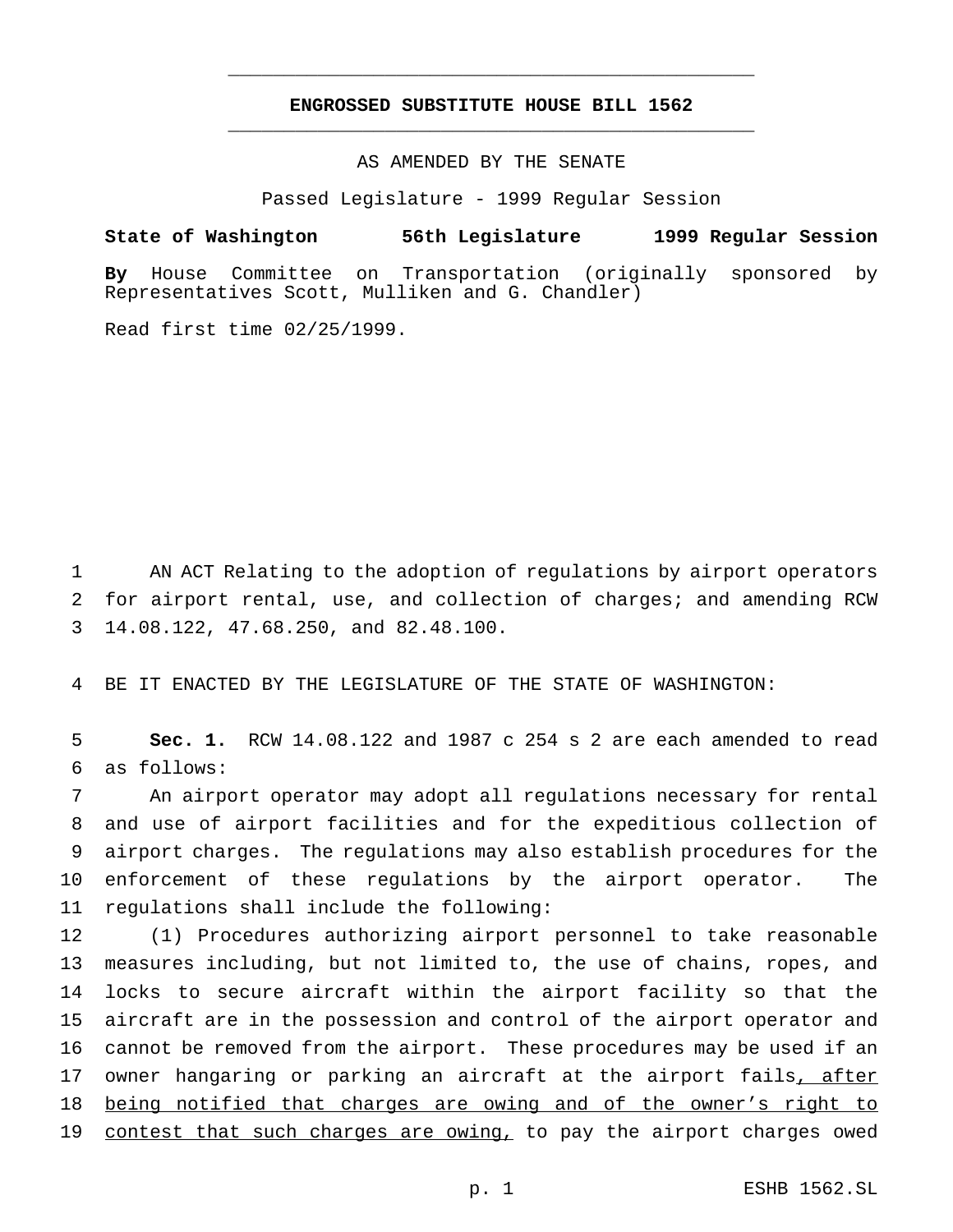((and the account is at least sixty days delinquent)) or to commence legal proceedings. Notification shall be by registered mail to the 3 owner at his or her last known address. In the case of an aircraft where an owner's address cannot be determined or obtained after reasonable effort, the airport operator need not give such notice prior to securing the aircraft. At the time of securing the aircraft, an authorized airport employee shall attach to the aircraft a readily visible notice and shall make a reasonable attempt to send a copy of the notice to the owner at his or her last known address by registered 10 mail, return receipt requested, and ((a)) an additional copy of the notice by first class mail. The notice shall be of a reasonable size and shall contain the following information:

(a) The date and time the notice was attached;

(b) A reasonable description of the aircraft;

(c) The identity of the authorized employee;

16 (d) The amount of airport charges owing;

 (e) A statement that if the account is not paid in full within 18 ((one hundred eighty)) ninety days from the time the notice was attached the aircraft may be sold at public auction to satisfy the airport charges;

## $(f)$  ((The time and place of sale;

 $\{\rightarrow\}$ )) A statement of the owner's right to commence legal proceedings to contest the charges owing and to have the aircraft released upon posting of an adequate cash bond or other security; and ( $(\overline{\text{h}}))$   $\overline{\text{g}}$ ) The address and telephone number where additional information may be obtained concerning the release of the aircraft.

 (2) Procedures authorizing airport personnel at their discretion to 28 (( $plane$ )) move aircraft (( $\pm$ n)) to an area within the airport operator's 29 control or for storage with private persons under the airport 30 operator's control as bailees of the airport facility. ((Reasonable)) 31 Costs of any such procedure shall be paid by the aircraft's owner.

 (3) If an aircraft is secured under subsection (1) of this section 33 or moved under conditions authorized ((under)) by subsection (2) of this section the owner who is obligated for hangaring or parking or other airport charges may regain possession of the aircraft by:

 (a) Making arrangements satisfactory with the airport operator for the immediate removal of the aircraft from the airport's hangar, or making arrangements for authorized parking; and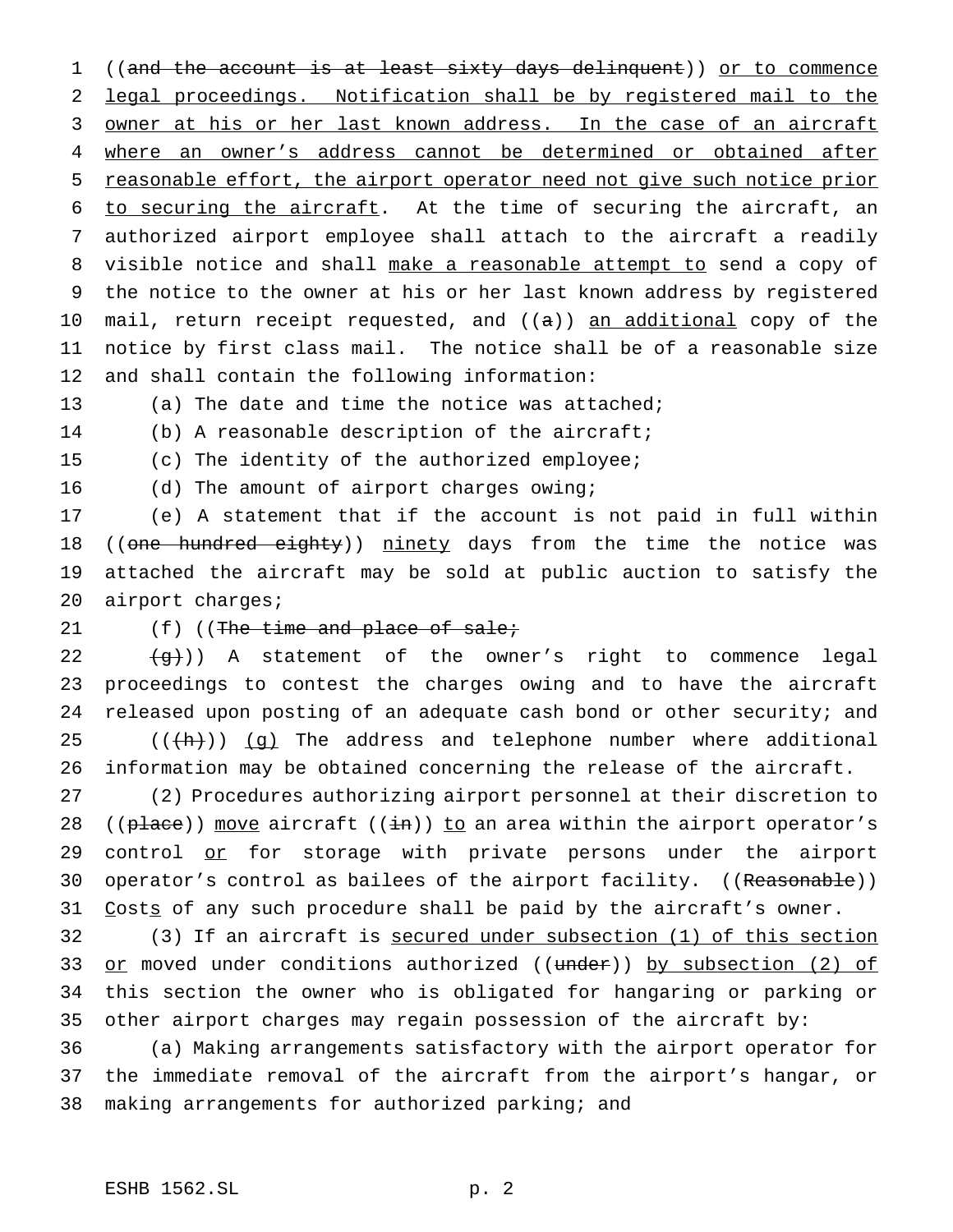(b) By making payment to the airport operator of all airport charges or by posting with the airport operator a sufficient cash bond or other security acceptable to such operator, to be held in trust by 4 the airport operator pending written agreement of the parties with respect to payment by the aircraft owner of the amount owing, or pending resolution of charges in a civil action in a court of competent jurisdiction. Upon written agreement or judicial resolution, the trust shall terminate and the airport operator shall receive so much of the 9 bond or other security as is necessary to satisfy the agreement, or any judgment, costs, and interest as may be awarded to the airport operator. The balance shall be refunded immediately to the owner at the owner's last known address by registered mail, return receipt requested. The airport operator shall send to the owner by first class mail a notice that the balance of funds was forwarded to him or her by registered mail, return receipt requested.

 (4) If an aircraft parked or hangared at an airport is abandoned, the airport operator may authorize the public sale of the aircraft by authorized personnel to the highest and best bidder for cash as follows:

 (a) If an aircraft has been secured by the airport operator under subsection (1) of this section and is not released to the owner under 22 the bonding provisions of this section within ((one hundred eighty)) 23 ninety days after notifying or attempting to notify the owner under 24 subsection (1) of this section, or in all other cases, for ((one 25 hundred eighty)) ninety days after the airport operator secures the aircraft, the aircraft shall be conclusively presumed to have been 27 abandoned by the owner;

 (b) Before the aircraft is sold, the owner of the aircraft shall be given at least twenty days' notice of sale by registered mail, return 30 receipt requested, if the name and address of the owner are known, and the notice of sale shall be published at least once, more than ten but less than twenty days before the sale, in a newspaper of general circulation in the county in which the airport is located. The notice shall include the name of the aircraft, if any, its aircraft identification number, the last known owner and address, the time and place of sale, the amount of airport charges that will be owing at the time of sale, a reasonable description of the aircraft to be sold and 38 a statement that the airport operator may bid all or part of its airport charges at the sale and may become a purchaser at the sale;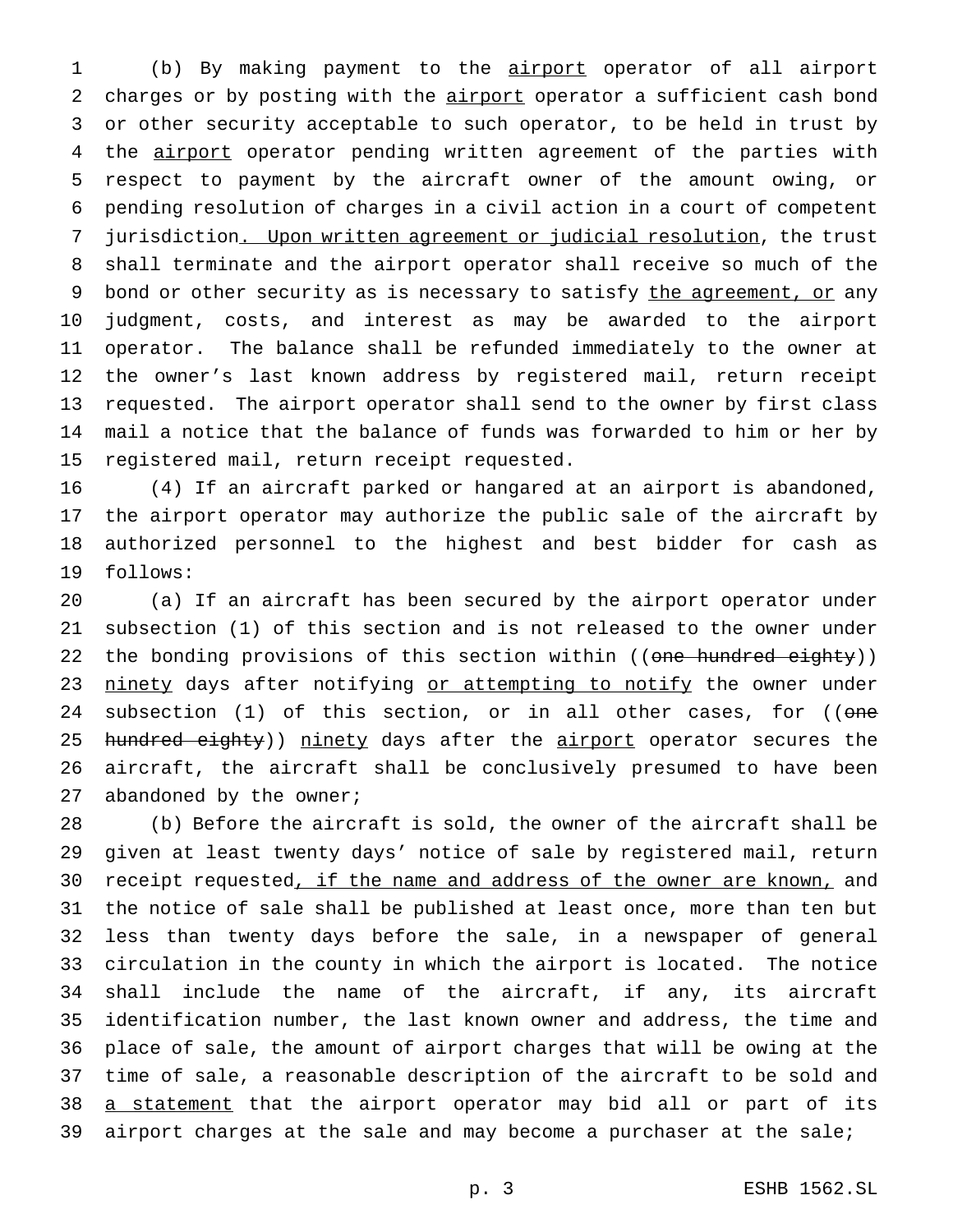(c) Before the aircraft is sold, any person seeking to redeem an impounded aircraft under this section may commence a lawsuit in the 3 superior court of the county in which the aircraft was impounded, to 4 contest the validity of the impoundment or the amount of airport charges owing. Such lawsuit must be commenced within ten days of the date the notification was provided under subsection (1) of this section, or the right to a hearing is waived and the owner is liable 8 for any airport charges owing the airport operator. In the event of litigation, the prevailing party is entitled to reasonable attorneys' 10 fees and costs;

11 (d) The proceeds of a sale under this section shall first be applied to payment of airport charges owed. The balance, if any, shall be deposited with the department of revenue to be held in trust for the owner or owners and lienholders for a period of one year. If more than one owner appears on the aircraft title, and/or if any liens appear on the title, the department must, if a claim is made, interplead the balance into a court of competent jurisdiction for distribution. The department may release the balance to the legal owner provided that the claim is made within one year of sale and only one legal owner and no lienholders appear on the title. If no valid claim is made within one year of the date of sale, the excess funds from the sale shall be deposited in the aircraft search and rescue, safety, and education account created in RCW 47.68.236. If the sale is for a sum less than the applicable airport charges, the airport operator is entitled to 25 assert a claim against the aircraft owner or owners for the deficiency $i$ 26 (e) In the event that no one purchases the aircraft at a sale, or 27 that the aircraft is not removed from the premises or other 28 arrangements are not made within ten days of the sale, title to the 29 aircraft shall revert to the airport operator.

 (5) The regulations authorized under this section shall be enforceable only if:

 (a) The airport operator has had its tariff and/or regulations, including any and all regulations authorizing the impoundment of an aircraft that is the subject of delinquent airport charges, conspicuously posted at the airport manager's office at all times.

 (b) All impounding remedies available to the airport operator are included in any written contract for airport charges between an airport 38 operator and an aircraft owner; and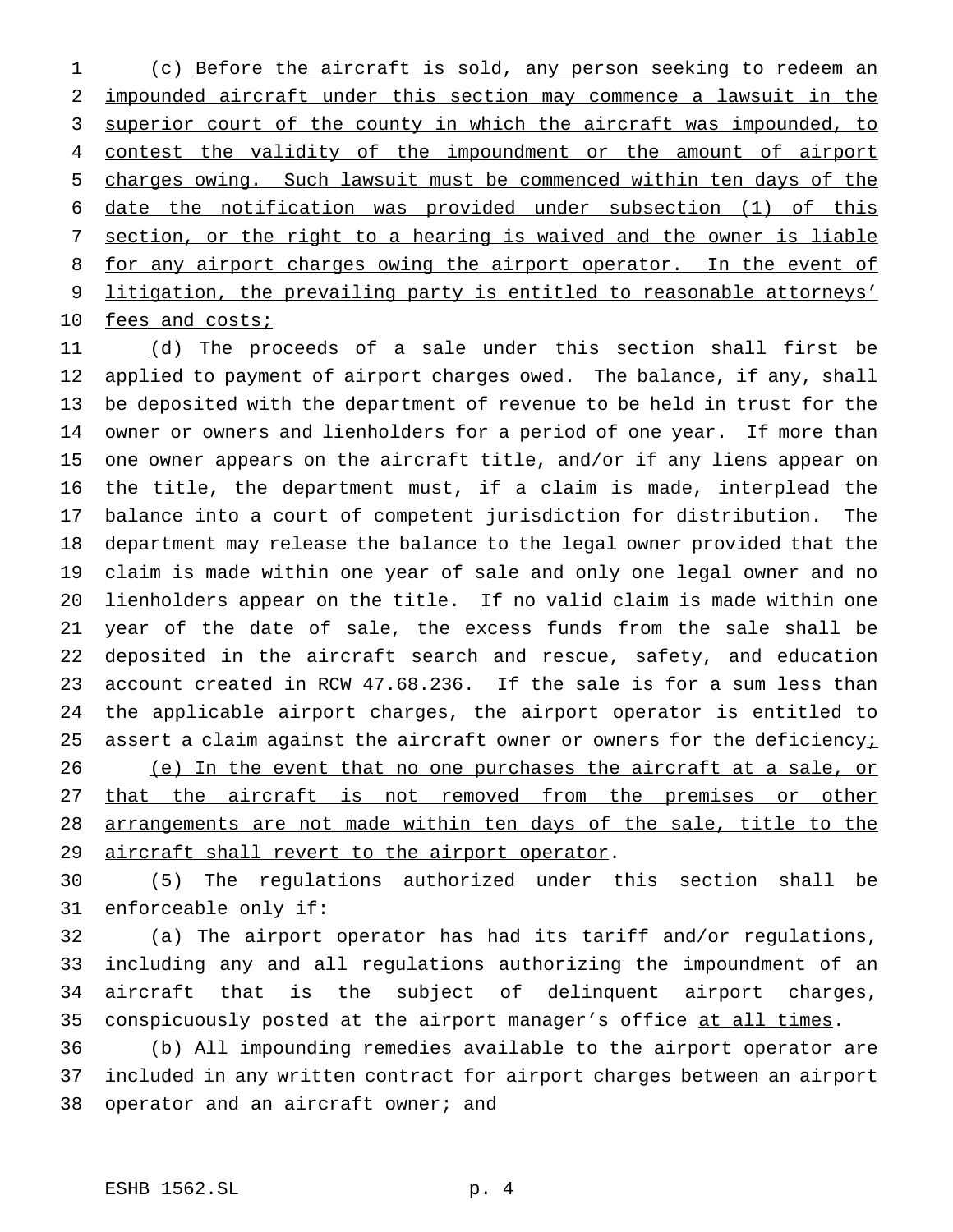1  $((+6))$  (c) All rules and regulations authorized under this section are adopted either pursuant to chapter 34.05 RCW, or by resolution of the appropriate legislative authority, as applicable.

 **Sec. 2.** RCW 47.68.250 and 1998 c 188 s 1 are each amended to read as follows:

 Every aircraft shall be registered with the department for each calendar year in which the aircraft is operated or is based within this 8 state. A fee of ((four)) eight dollars shall be charged for each such registration and each annual renewal thereof.

 Possession of the appropriate effective federal certificate, permit, rating, or license relating to ownership and airworthiness of the aircraft, and payment of the excise tax imposed by Title 82 RCW for the privilege of using the aircraft within this state during the year for which the registration is sought, and payment of the registration fee required by this section shall be the only requisites for registration of an aircraft under this section.

 The registration fee imposed by this section shall be payable to and collected by the secretary. The fee for any calendar year must be paid during the month of January, and shall be collected by the secretary at the time of the collection by him or her of the said excise tax. If the secretary is satisfied that the requirements for registration of the aircraft have been met, he or she shall thereupon issue to the owner of the aircraft a certificate of registration therefor. The secretary shall pay to the state treasurer the registration fees collected under this section, which registration fees shall be credited to the aeronautics account in the transportation fund.

 It shall not be necessary for the registrant to provide the secretary with originals or copies of federal certificates, permits, ratings, or licenses. The secretary shall issue certificates of registration, or such other evidences of registration or payment of fees as he or she may deem proper; and in connection therewith may prescribe requirements for the possession and exhibition of such certificates or other evidences.

The provisions of this section shall not apply to:

 (1) An aircraft owned by and used exclusively in the service of any government or any political subdivision thereof, including the government of the United States, any state, territory, or possession of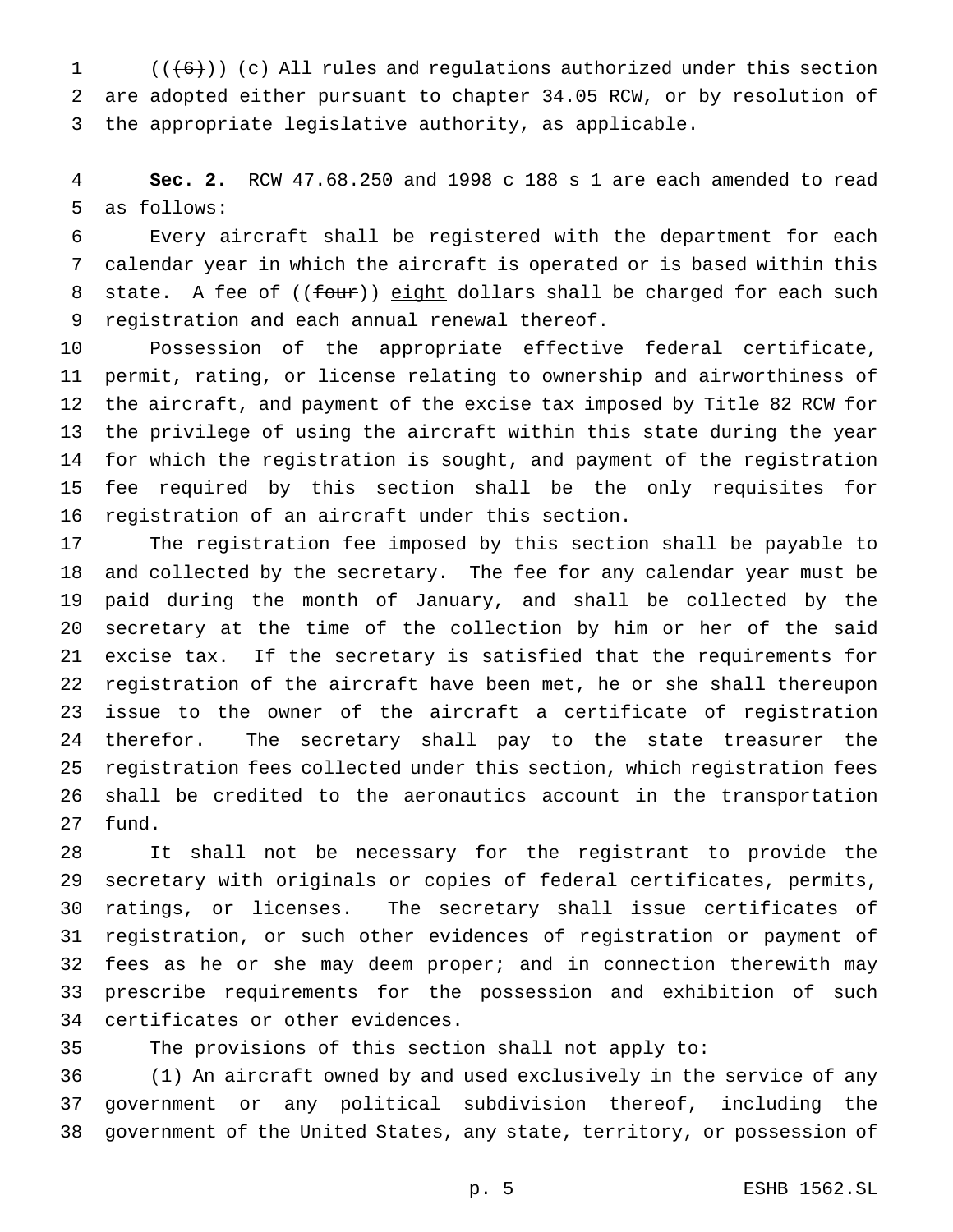the United States, or the District of Columbia, which is not engaged in carrying persons or property for commercial purposes;

(2) An aircraft registered under the laws of a foreign country;

 (3) An aircraft which is owned by a nonresident and registered in another state: PROVIDED, That if said aircraft shall remain in and/or be based in this state for a period of ninety days or longer it shall not be exempt under this section;

 (4) An aircraft engaged principally in commercial flying constituting an act of interstate or foreign commerce;

 (5) An aircraft owned by the commercial manufacturer thereof while being operated for test or experimental purposes, or for the purpose of 12 training crews for purchasers of the aircraft;

 (6) An aircraft being held for sale, exchange, delivery, test, or demonstration purposes solely as stock in trade of an aircraft dealer licensed under Title 14 RCW;

 (7) An aircraft based within the state that is in an unairworthy condition, is not operated within the registration period, and has obtained a written exemption issued by the secretary.

 The secretary shall be notified within one week of any change in ownership of a registered aircraft. The notification shall contain the N, NC, NR, NL, or NX number of the aircraft, the full name and address of the former owner, and the full name and address of the new owner. For failure to so notify the secretary, the registration of that aircraft may be canceled by the secretary, subject to reinstatement upon application and payment of a reinstatement fee of ten dollars by the new owner.

 A municipality or port district that owns, operates, or leases an airport, as defined in RCW 47.68.020, with the intent to operate, shall require from an aircraft owner proof of aircraft registration or proof of intent to register an aircraft as a condition of leasing or selling tiedown or hangar space for an aircraft. The airport shall inform the lessee or purchaser of the tiedown or hangar space of the state law requiring registration and direct the person to comply with the state law if the person has not already done so. The airport may lease or sell tiedown or hangar space to owners of nonregistered aircraft after presenting them with the appropriate state registration forms. It is then the responsibility of the lessee or purchaser to register the aircraft. The airport shall report to the department's aviation